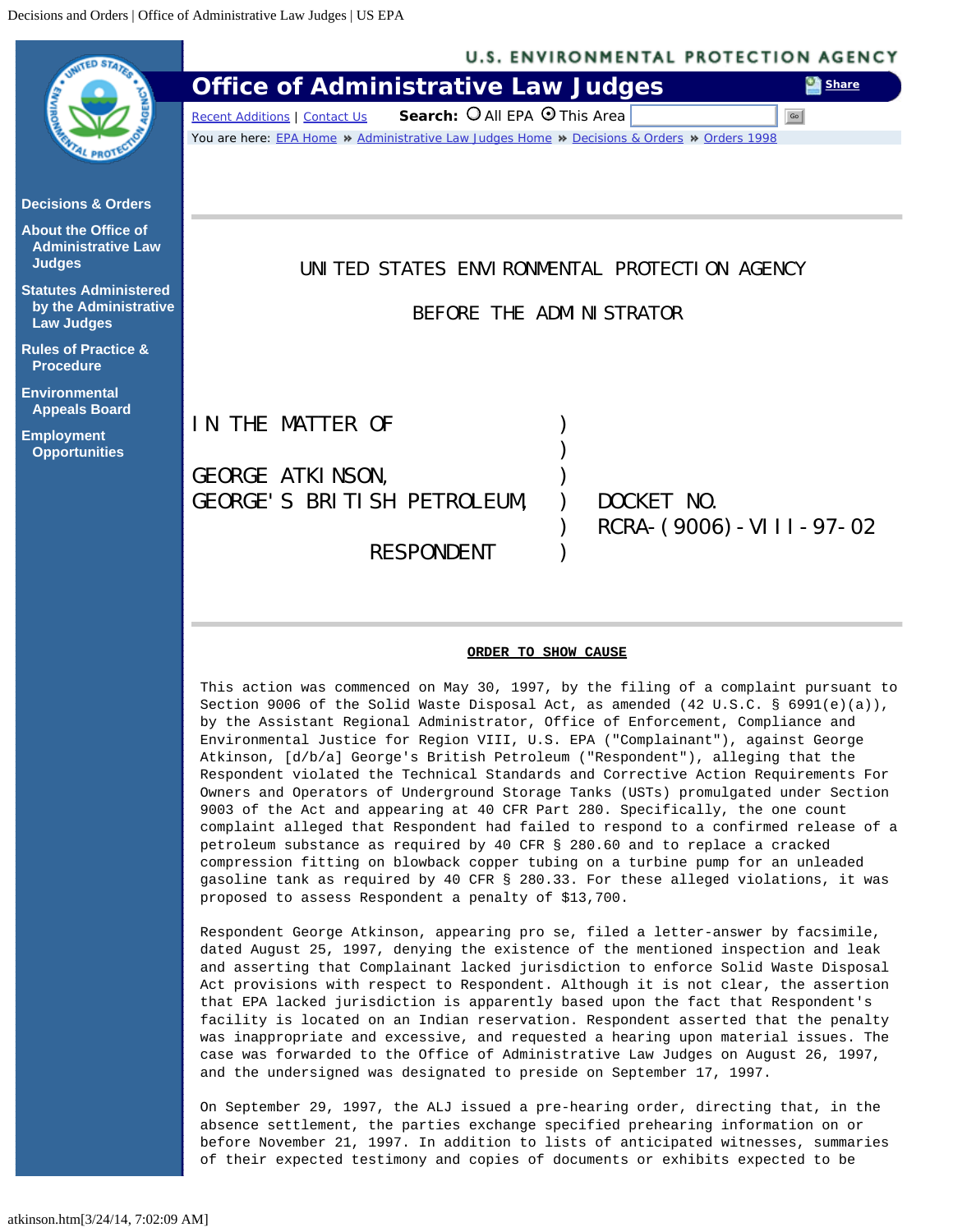offered in evidence, Complainant was directed to furnish, inter alia, the factual basis for the allegation that there was a release of a regulated substance at Respondent's facility, that Respondent was notified thereof and failed to take any action to correct or address the alleged leak. Complainant complied with the prehearing order by filing its prehearing exchange on the date specified, November 21, 1997. Among documents included in Complainant's submission is a report of an EPA inspection of Respondent's facility conducted on January 22, 1997, together with its attachment a report of an inspection of Respondent's facility conducted in 1996 by the Montana DEQ.

Among items of information Respondent was directed to furnish was the factual basis for the denial of the allegation that EPA conducted an inspection of its facility on January 22, 1997, and for the denial of the allegation that there was a release of a regulated substance from its facility and that Respondent failed to respond

thereto. $(1)$  Respondent was also directed to furnish data such as copies of income tax returns or financial statements, if it were contending that the proposed penalty would jeopardize its ability to continue in business. Respondent did not comply with the September 29 order and, indeed, has made no response of any kind thereto to the date of this order.

On March 23, 1998, Complainant, noting Respondent's failure to file a response to the prehearing order, moved for a default order pursuant to Section 22.17 of the Rules of Practice (40 CFR Part 22). To date, Respondent has not filed a response to Complainant's motion for default.

## **Discussion**

Under the Consolidated Rules of Practice, "[a] party may be found in default ... after motion or sua sponte, upon failure to comply with a prehearing or hearing order of the Presiding Officer." 40 CFR § 22.17(a). A finding of default by the respondent "constitutes, for purposes of the pending action only, an admission of all facts alleged in the complaint and a waiver of respondent's right to a hearing on such factual allegations." Id.

The ALJ must conclude that Complainant has established a prima facie case of

liability against each respondent before granting a motion for default. $(2)$  To establish a prima facie case, Complainant must present evidence that "is sufficient to establish a given fact ... which if not rebutted or contradicted, will remain sufficient ... to sustain judgment in favor of the issue which it supports, but which may be contradicted by other evidence." Black's Law Dictionary 1190 (6th ed. 1990). It is not sufficient for Complainant to demonstrate that a violation has occurred, Complainant must also establish that each respondent named in the complaint is a party responsible for the violation.

Respondent is clearly in default. Moreover, Complainant's prehearing exchange sets forth evidence which prima facie demonstrates the violations alleged in the complaint. A default order, however, is a harsh remedy and Respondent should and will be given one more opportunity to contest the violation and the penalty. The law favors resolution of cases on their merits, whenever possible, and default, being a "drastic remedy," will not necessarily be granted merely because a party is technically in default. $(3)$  Rather, Respondent will be ordered to show cause, if any there be, why it has failed to comply with the September 29, 1997, prehearing order, and why it should not be held in default. Additionally, Respondent is directed to concomitantly submit its prehearing exchange. Should Respondent fail to comply with this order, it will be found in default.

## Order

Respondent is ordered to show cause, if any there be, on or before **July 24, 1998**, why it should not be held in default for failure to comply with the prehearing order, dated September 29, 1997. Respondent's response to this order shall be accompanied by the information specified in the September 29 order.